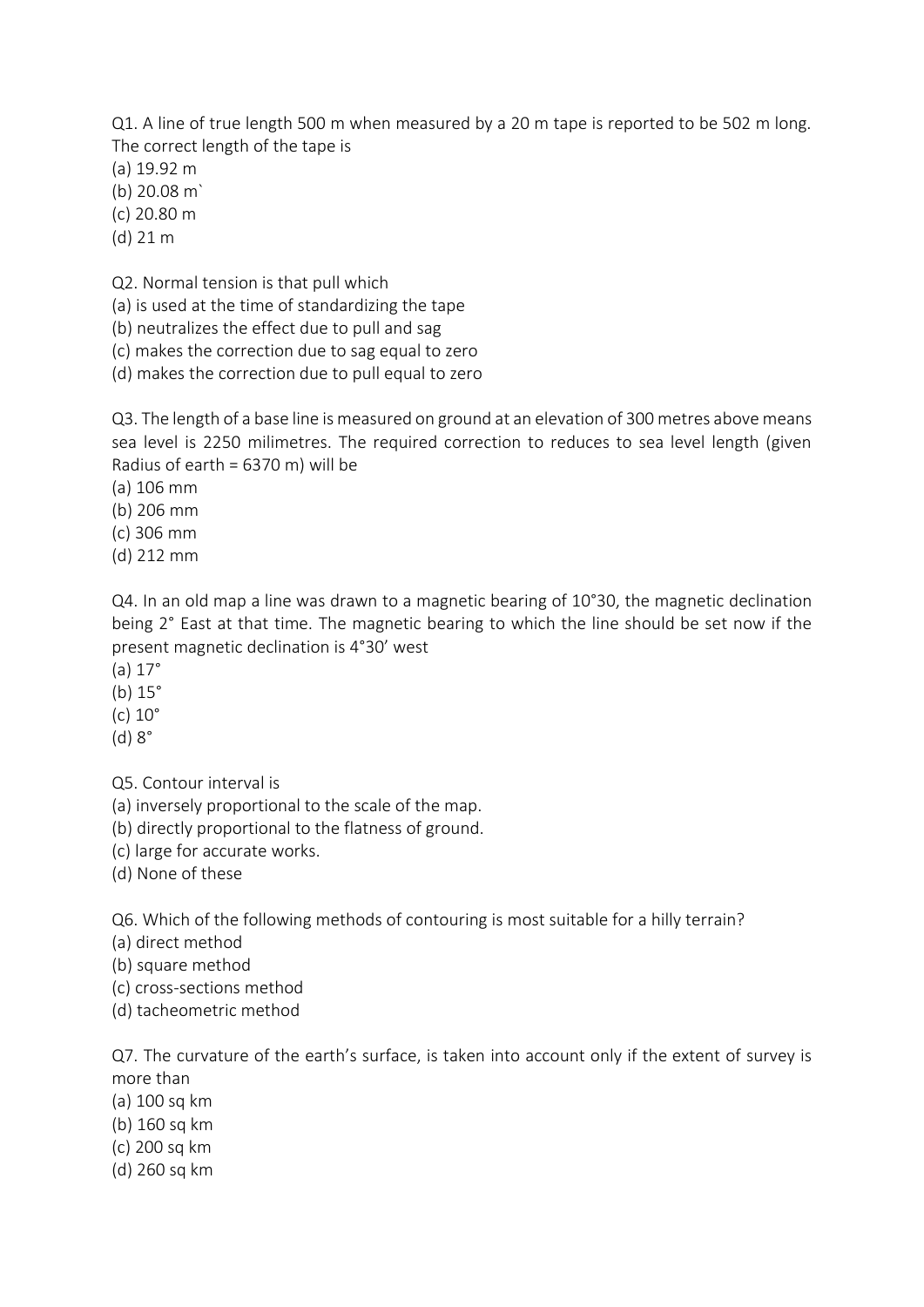Q8. During levelling if back sight is more than foresight

- (a) The forward staff is at lower point
- (b) The back staff is at lower point
- (c) The difference in level cannot be ascertained
- (d) None of these

Q9. In reciprocal levelling, the error which is not completely eliminated, is due to

(a) earth's curvature

(b) non-adjustment of line of collimation

(c) refraction

(d) non-adjustment of the bubble tube

Q10. Match List-I with List-II and select the correct answer using the codes given below the Lists :

### $List - 1$

A. Reciprocal levelling

- B. Trigonometrical levelling
- C. Hypsometry

D. Profile levelling

#### $List - II$

1. Involves measuring of horizontal distances and vertical angles in field

2. Involves the principle of boiling point of water variation with altitude

3. Involves observing elevations of a number of points along the centre line and their distance along it

4. Involves the principle of two peg test

#### Codes :

|     | А | В | С | D |
|-----|---|---|---|---|
| (a) | 4 | 1 | 2 | 3 |
| (b) | 4 | 2 | 3 | 2 |
| (c) | 4 | 1 | 3 | 2 |
| (d) | 1 | 2 | 3 | 4 |

Q11. The RL, of the point A which is on the floor is 100m and back sight reading on A is 2.455 m. If the foresight reading on the point B which is one the ceiling is 2.745 m, the RL of point B will be

- (a) 94.80 m
- (b) 99.71 m
- (c) 100.29 m
- (d) 105.20 m

Q12. Curvature correction to a staff reading in a differential levelling survey is

- (a) always subtractive
- (b) always zero
- (c) always additive
- (d) dependent on latitude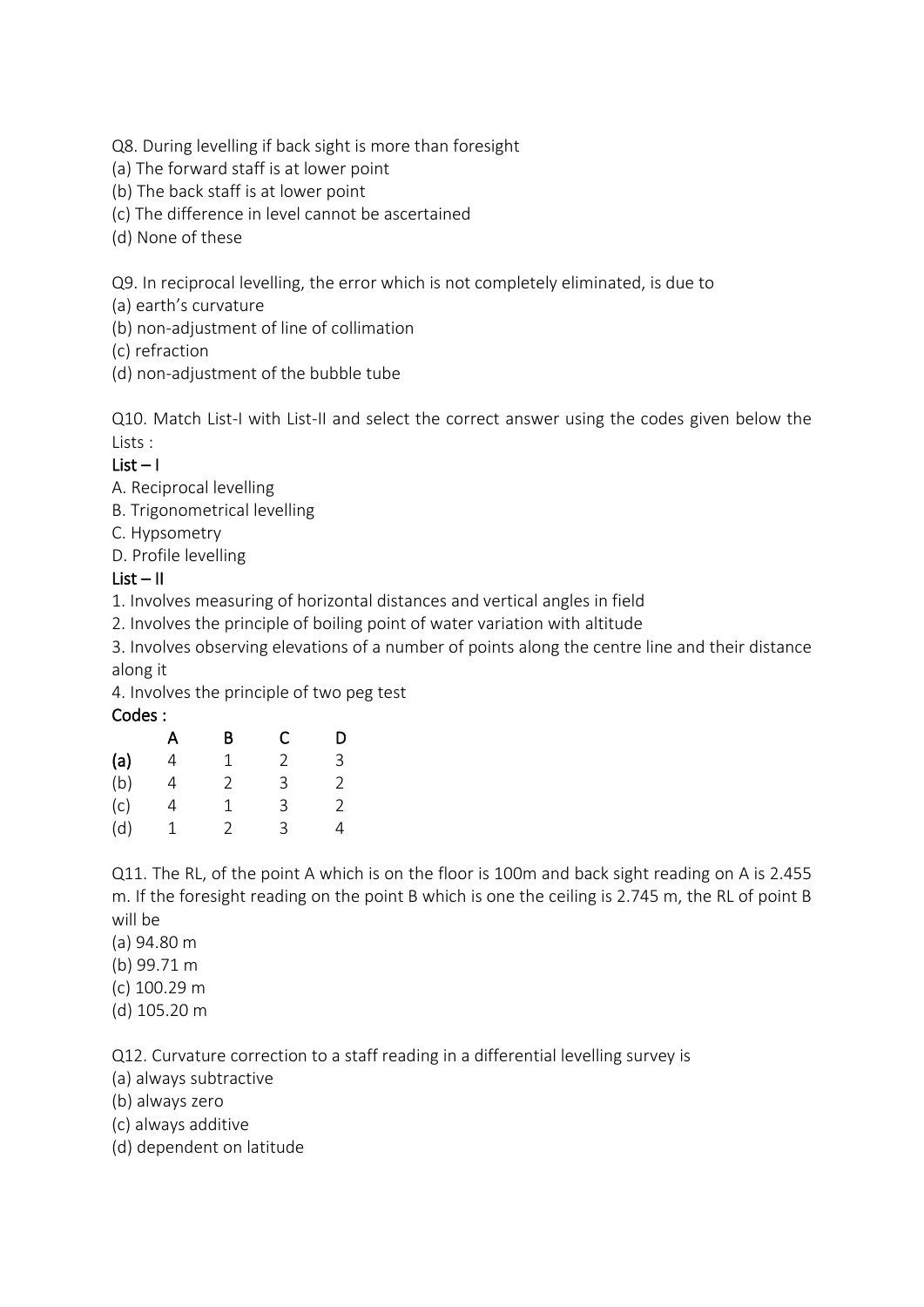Q13. The bubble tube parallel to the telescope of a theodolite should be more sensitive, since it controls.

- (a) Vertical axis
- (b) Horizontal axis
- (c) Axis of bubble tube
- (d) None of these

Q14. The method of orienting a plane table with two inaccessible points is known as

- (a) intersection resection
- (b) resection
- (c) back sighting
- (d) two-point problem

Q15. A transition curve is required for a circular curve of 200 m radius, the gauge being 1.5 m and maximum superelevation restricted to 15 cm. The transition is to be designed for a velocity such that no lateral pressure is imposed on the rails and rate of gain of radial acceleration is 30 cm/s². The required length of transition curve will be

- (a) 460 m
- (b) 46 m
- (c) 4.6 m
- (d) 0.46 m

Q16. A vertical photograph was taken from an aircraft flying at an altitude of 2000 m above mean sea level. The focal lengths of the camera is 175 mm. The scale of the photograph for a hill of an elevation of 250 m is

- (a) 1/10000
- (b) 1/150000
- (c) 1/200000
- (d) 1/25000

Q17. Which one of the following surveys is required in observations of stars ?

- (a) Astronomical survey
- (b) Cadastral survey
- (c) Aerial survey
- (d) Photogrammetric survey

Q18. Which one of the following gives the correct distance between the lighthouse and a ship, when the lighthouse whose height is 100 m is visible just above the horizon from the ship?

- (a) 30.68 km
- (b) 36.50 km
- (c) 38.54 km
- (d) 40.54 km

Q19. A 'level line' is a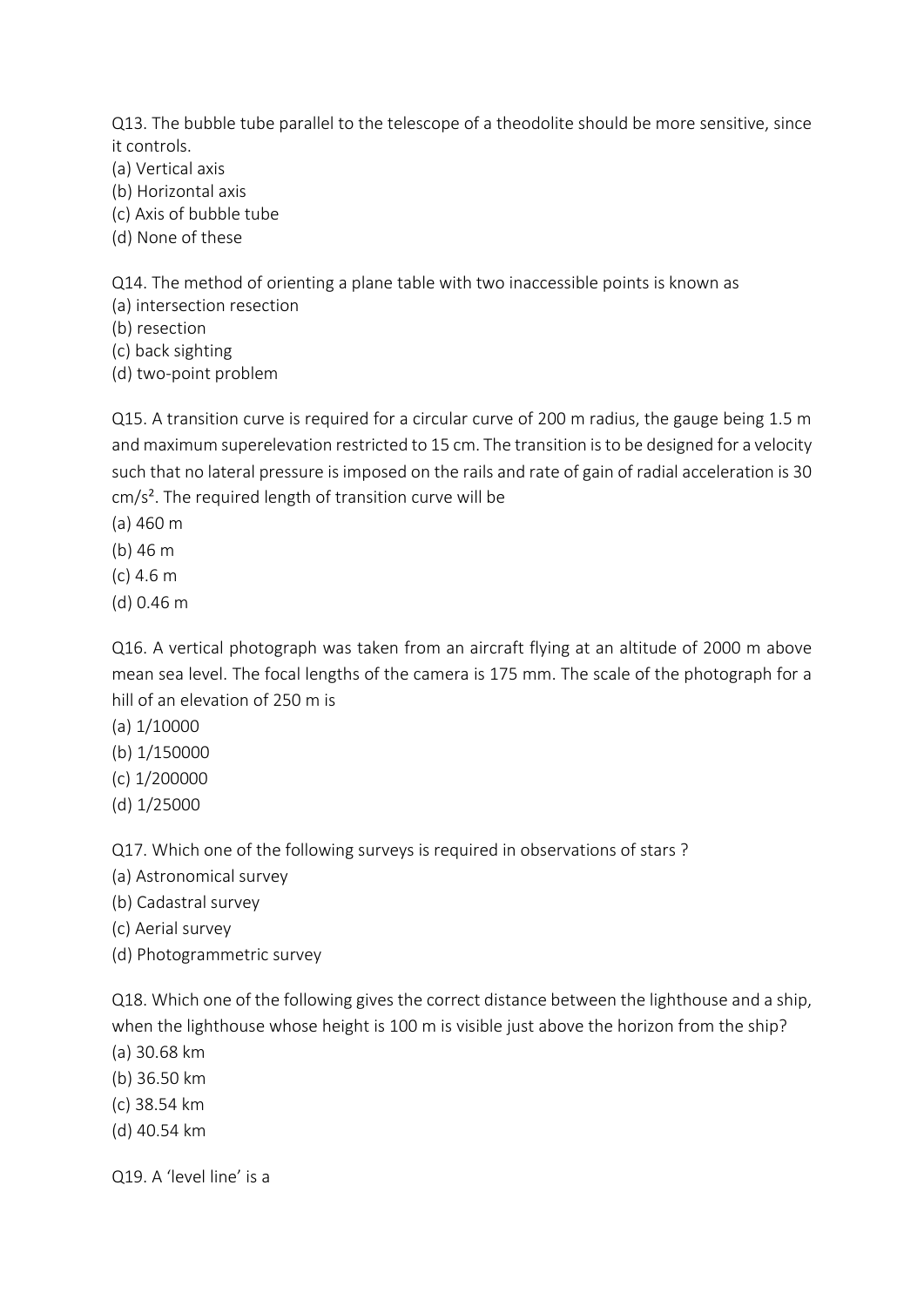(a) horizontal line

- (b) line parallel to the mean Spheroidal surface of earth
- (c) line passing through the centre of cross hairs and the centre of eye piece
- (d) line passing through the objective lens and the eyepiece of a dumpy or tilting level

Q20. As applied to staff readings, the corrections for curvature and refraction are respectively

- $(a) + and -$
- $(b)$  and +
- $(c) +$  and  $+$
- $(d)$  and –

Q21. Which one of the following surveys is employed for collecting sufficient data in connection with sewage disposal and water supply works ?

- (a) Topographic survey
- (b) Cadastral survey
- (c) Geodetic survey
- (d) Cross-sectioning and profile levelling

Q22. Theory of errors and adjustments deals with minimizing the effects of

- (a) instrumental errors
- (b) mistakes
- (c) systematic errors
- (d) personal and accidental errors

Q23. The error due to bad ranging is

- (a) cumulative; positive
- (b) cumulative; negative
- (c) compensating
- (d) cumulative; positive or negative

Q24. The shrinkage factor of an old map is found to be 15/16 and the representative fraction of the map is 1/1600. The corrected scale for the map is

- (a) 1/1600
- (b) 1/1500
- (c) 1/1706.6
- (d) None of these

Q25. If L is the measured length of a line, then the compensating errors are proportional to

- $(a)  $L^3$$
- $(b)  $L^2$$
- (c) L
- (d)  $\sqrt{L}$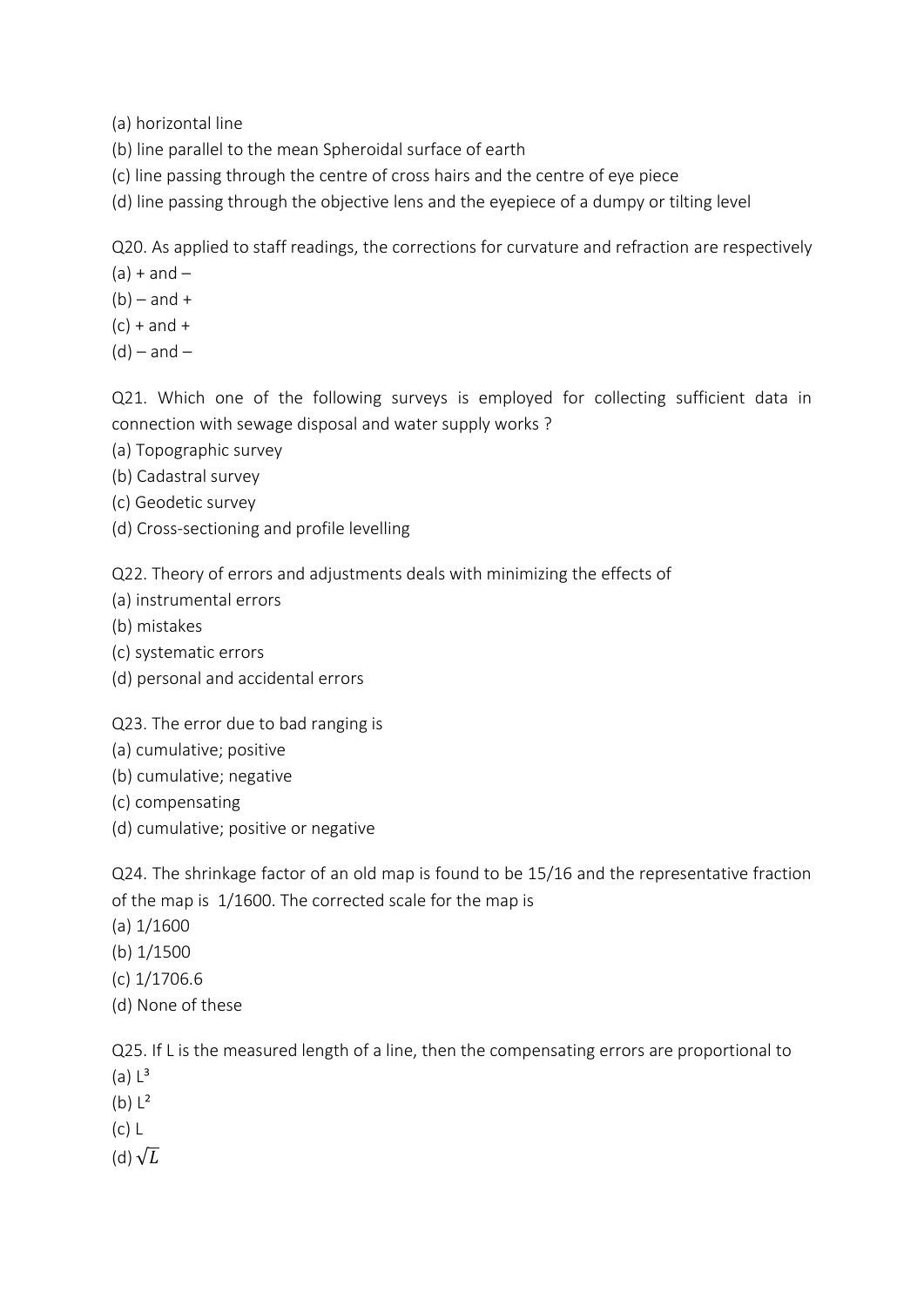Q26. Determining the relative positions of points on above or beneath the surface of the earth by means of direct or indirect measurements of distance and direction and elevation is called as

- (a) Surveying
- (b) Levelling
- (c) Measuring
- (d) Contouring

Q27. Which of the following is made in connection with the construction of streets, water supply systems, sewers?

- (a) Traverse surveying
- (b) Hydrographic surveying
- (c) Cadastral surveying
- (d) City surveying

Q28. Which instrument mechanism is operated by motion of the body and it automatically registers the number of paces, thus avoiding the monotony and strain of counting the paces, by the surveyor?

- (a) Passometer
- (b) Pedometer
- (c) Odometer
- (d) Chaining

Q29. Chains are made up of \_\_\_\_\_\_

- (a) High steel carbon
- (b) Galvanized mild steel
- (c) Copper coated iron
- (d) Iron

Q30. The length of the chain is measured from the outside of one handle to the \_\_\_\_\_\_\_\_ of the other handle.

- (a) Inside
- (b) Outside
- (c) Centre
- (d) Before one link

Q31. Length of Gunter's chain is \_\_\_\_\_\_

- (a) 10ft
- (b) 33ft
- (c) 66ft
- (d) 100ft

Q32. Process of fixing or establishing intermediate points is known as \_\_\_\_\_\_\_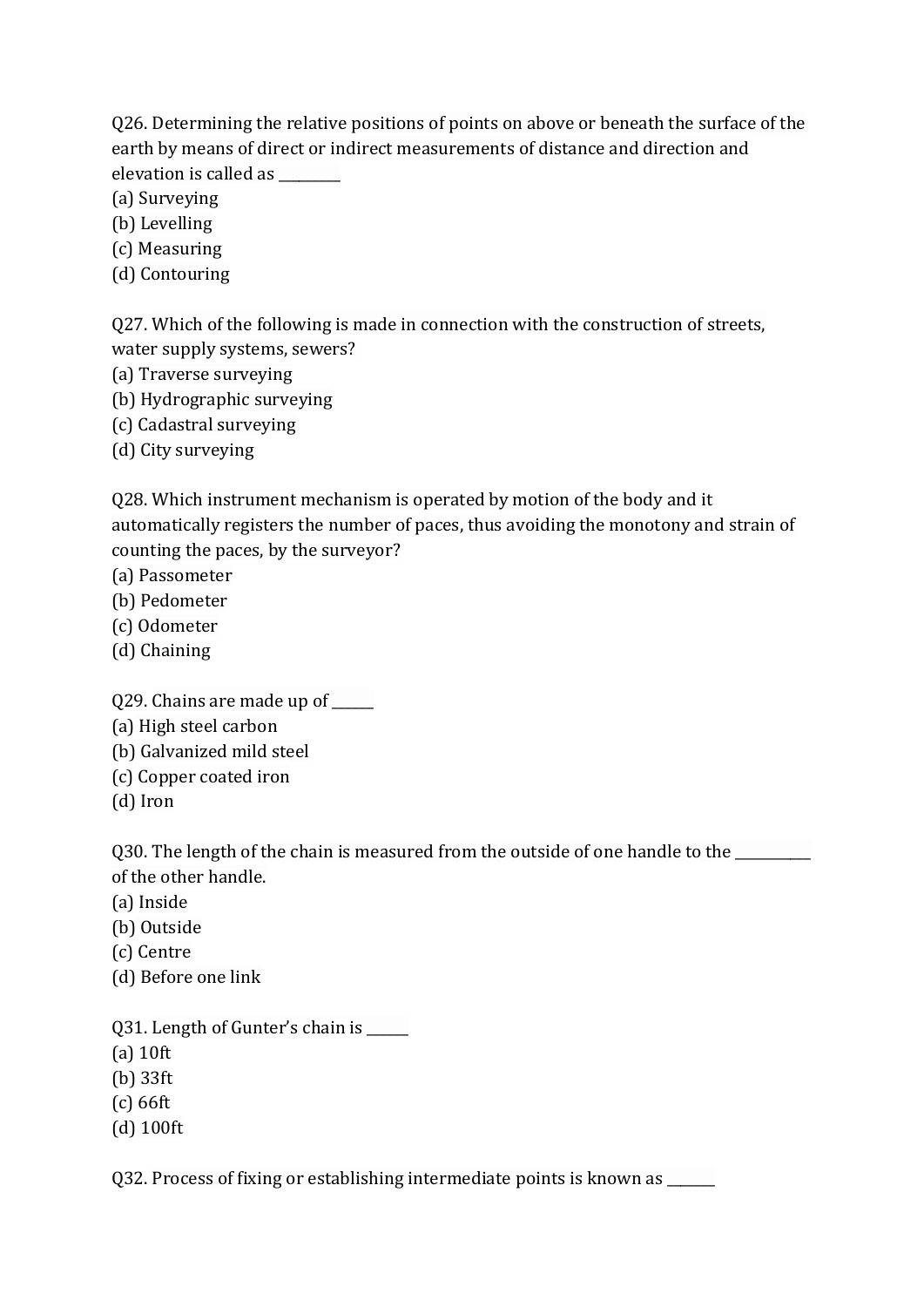- (a) Chaining
- (b) Ranging
- (c) Contouring
- (d) Levelling

Q33. Which line passes through a point, such that plane passing that point and the north and south poles, intersects with the surface of the earth?

(a) True Meridian

- (b) Magnetic Meridian
- (c) Arbitrary Meridian
- (d) Survey line

Q34. Horizontal angle with the true Meridian through one of the extremities of the line is called?

- (a) True bearing
- (b) Magnetic Bearing
- (c) Arbitrary bearing
- (d) Bearing

Q35. The Magnetic Bearing of a line is 48°24′. Calculate the true bearing if the magnetic declination is 5°38′ East.

(a) 54°02′

- (b) 44°02′
- (c) 54°22′
- (d) 45°02′

Q36. The magnetic bearing of a line AB is S 28°30′ E. Calculate the true bearing if the declination is 7°30′ West.

(a) N 36°00′ W (b) S 21°00′ E (c) S 36°00′ E (d) N 21°00′ W

Q37. The length of a line measured with a 20 m chain was found to be 250 m. Calculate the true length of the line if the chain was 10 cm too long.

(a) 252.25 m (b) 251.25 m (c) 225.25 m (d) 221.25 m

Q38. A surveyor measured the distance between two points on the plan drawn to a scale of 1 cm is equal 40 m and the result was 468 m. But, actual scale is 1 cm = 20 m. Find the true distance between the two points.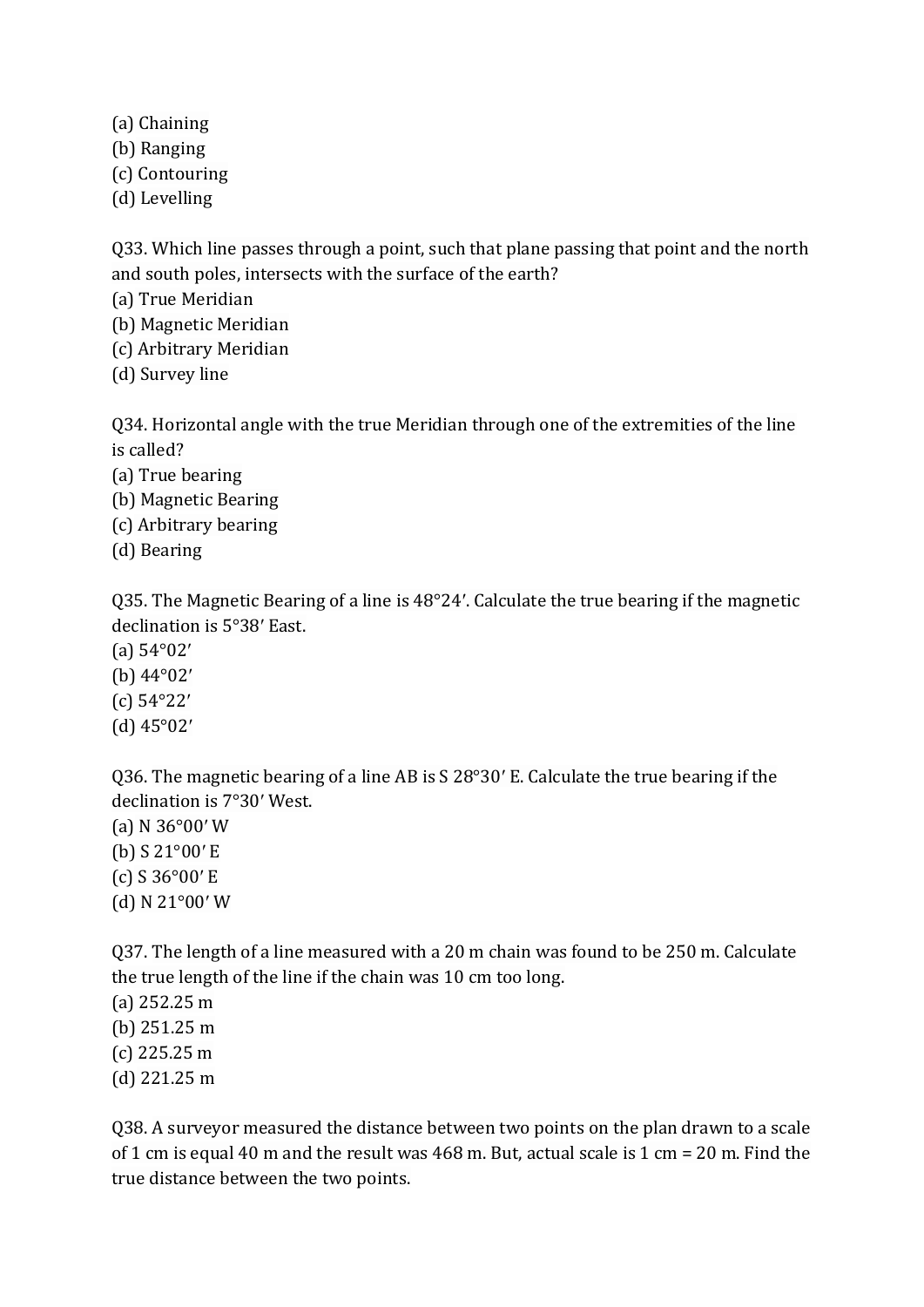(a) 992 m

- (b) 936 m
- (c) 987 m
- (d) 967 m

Q39. A line which joins subsidiary stations on the main line is called \_\_\_\_\_

- (a) Tie line
- (b) Survey lines
- (c) Base lines
- (d) Check lines

Q40. In which type of surveying only linear measurements are made?

- (a) Contouring
- (b) Chain surveying
- (c) Theodolite surveying
- (d) Dumpy level

Q41. The accuracy in the location of the objects depends upon the accuracy in laying the

- (a) Check line
- (b) Base line
- (c) Tie line

 $\overline{\phantom{a}}$ 

(d) Survey line

Q42. What are used to mark the positions of the stations or terminal points of survey line?

- (a) Arrows
- (b) Pegs
- (c) Ranging rods
- (d) Plumb bob
- Q43. What is the first principle of surveying?
- (a) Part to whole
- (b) Whole to part
- (c) Whole to whole
- (d) Part to part

Q44. What is the last step in chain surveying?

- (a) Reconnaissance
- (b) Marking
- (c) Fixing
- (d) Running survey lines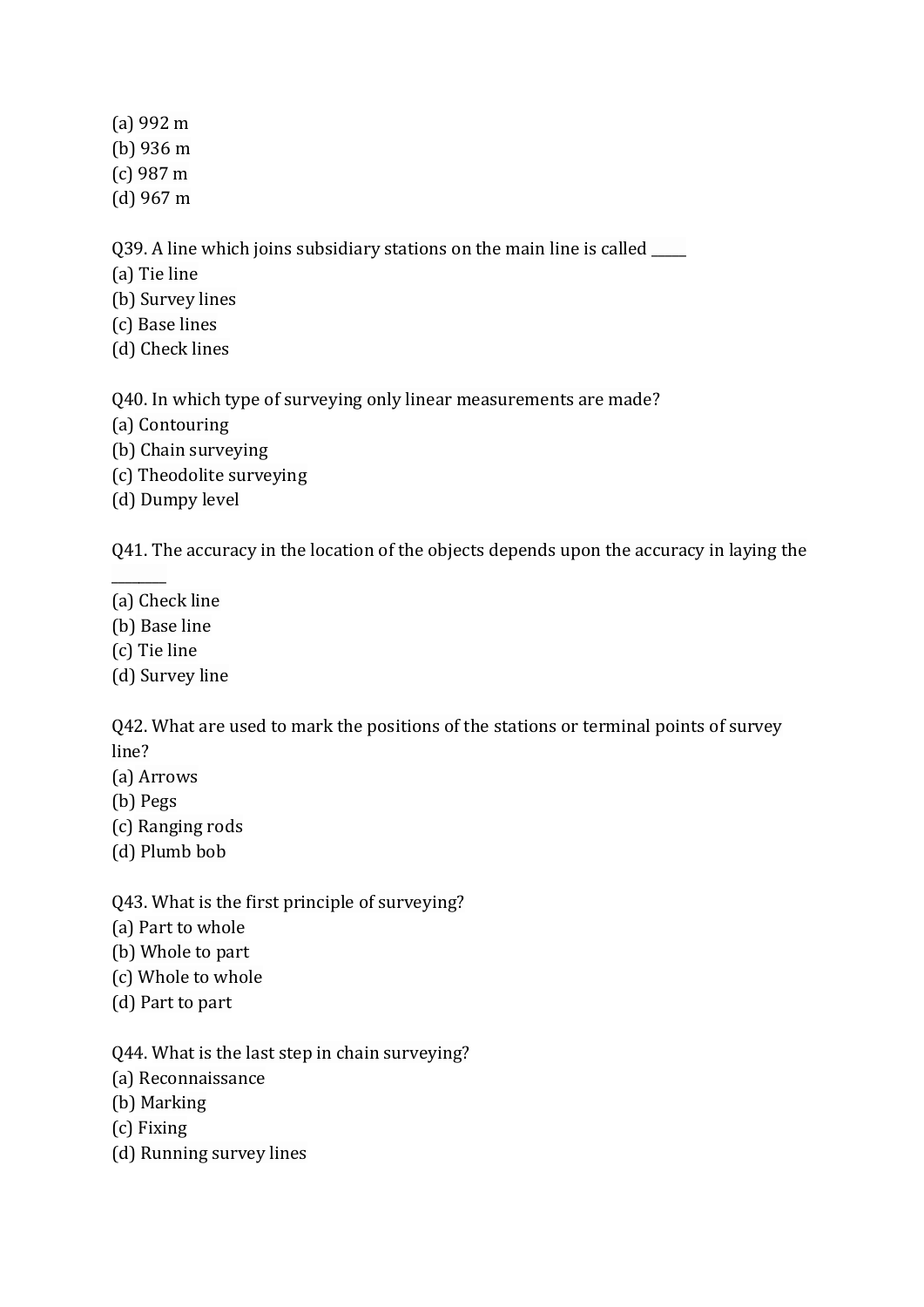Q45. What is the horizontal angle which it makes with the true meridian through one of the extremities of the line?

- (a) True bearing
- (b) Magnetic bearing
- (c) Arbitrary bearing
- (d) Dip

Q46. Convert 122°30′ whole circle bearings to quadrant bearings? (a) 180 – 122°30 (b) 122°30 (c) 360 – 122°30 (d) 270 – 122°30

Q47. Convert 22°30′ whole circle bearings to quadrant bearings? (a)  $180 - 22^{\circ}30$ (b) 22°30 (c) 360 – 22°30 (d) 270 – 22°30

Q48. The horizontal angle between the true meridian and the magnetic meridian shown by needle at the time of observation is called

- (a) True bearing
- (b) Magnetic bearing
- (c) Arbitrary bearing
- (d) Magnetic declination

Q49. \_\_\_\_\_\_ is defined as a curved surface which at each point is perpendicular to the direction of gravity at the point.

- (a) Level surface
- (b) Level line
- (c) Horizontal plane
- (d) Datum

Q50. Which process of levelling in which the elevations of points are computed from the vertical angles and horizontal distances measured in the field?

- (a) Barometric levelling
- (b) Trigonometric levelling
- (c) Spirit levelling
- (d) Traverse levelling

### **Solutions**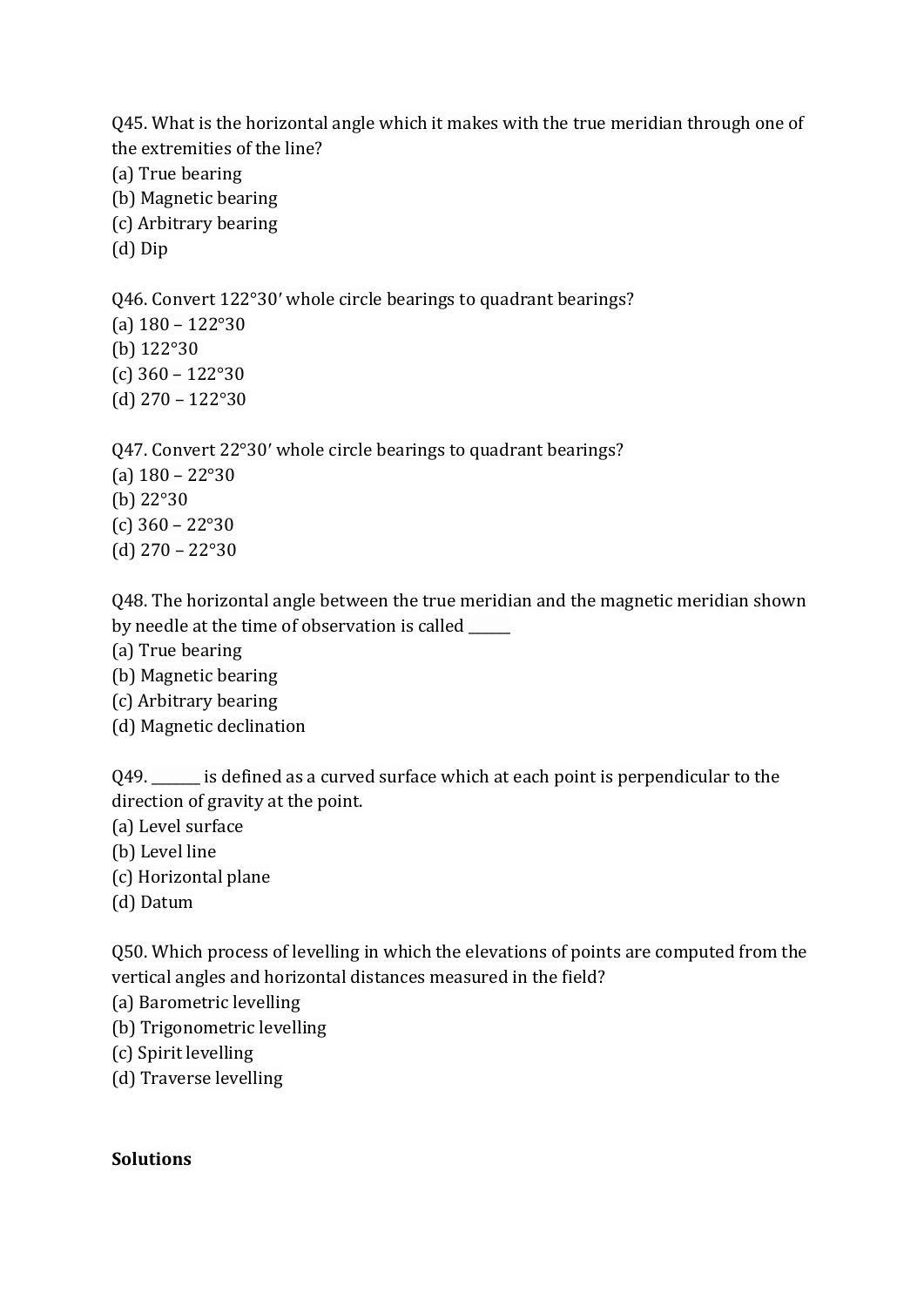S1. Ans.(a) Sol. Correct length of tape  $=\frac{500}{502} \times 20 = 19.92$  m

S2. Ans.(b)

Sol. Normal tension is that pull which neutralizes the effect due to pull and sag.

S3. Ans.(a) Sol. Correction to MSL =  $\frac{Lh}{R}$  =  $\frac{300 \times 2.25}{6370}$  $\frac{6370}{6370}$  = 0.106 m  $\approx$  106 mm

S4. Ans.(a) Sol. True bearing of drawing =  $10°30' + 2° = 12°30'$ . TB = MB at present  $\pm$  declination at present.  $12°30' = (MB)_{present} - 4°30'$ ∴  $(MB)$ <sub>present</sub> = 12°30′ + 4°30′ = 17°

## Alternate Method



TB = MB + Declination = 2° + 10°30' = 12°30'



 $MB = TB + Declination = 4°30' + 12°30' = 17°$ 

#### S5. Ans.(a)

Sol. . Contour interval is inversely proportional to the scale of the map

#### S6. Ans.(d)

Sol. tacheometric method of contouring is most suitable for a hilly terrain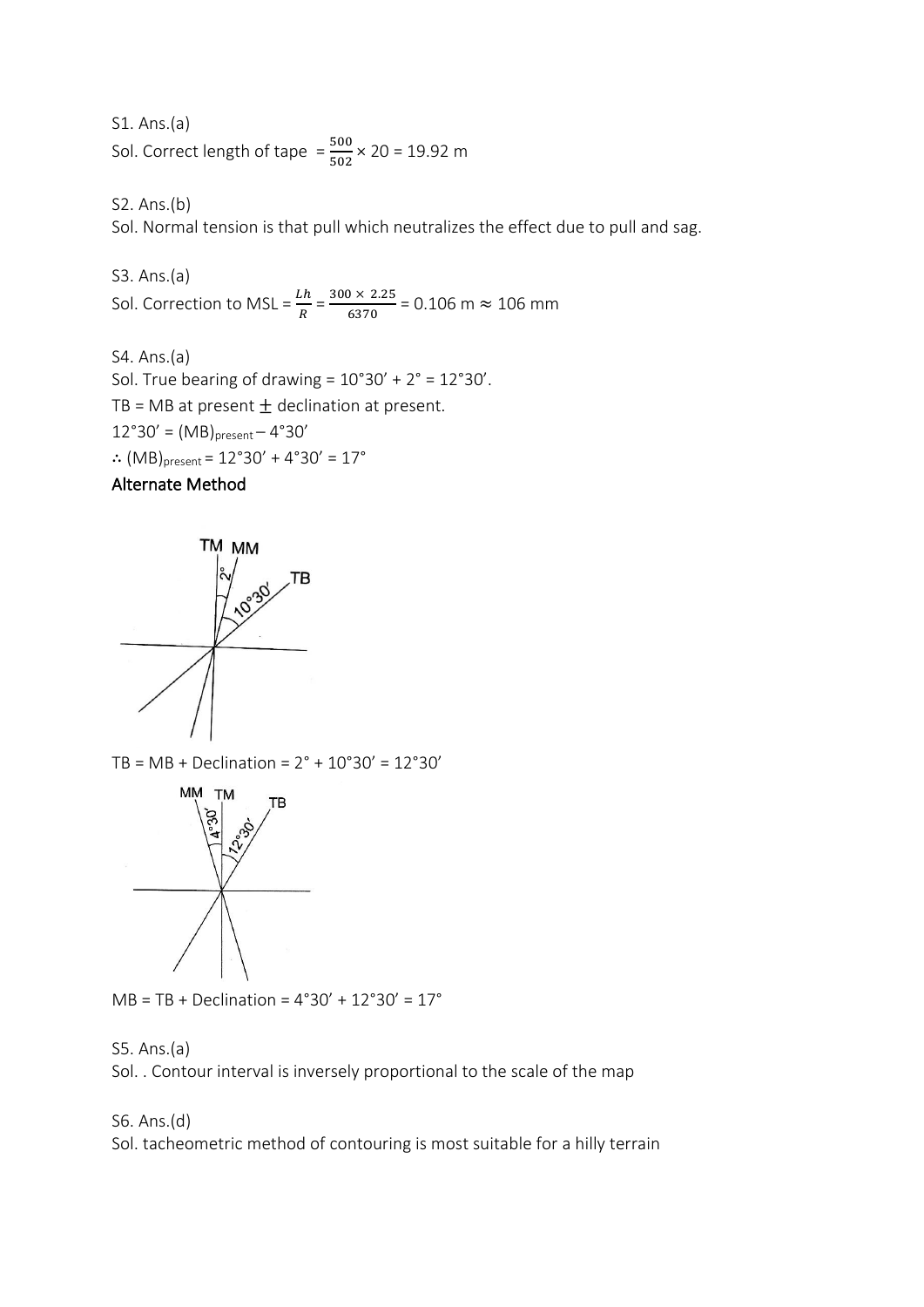S7. Ans.(d) Sol. S8. Ans.(b) Sol. S9. Ans.(c) Sol. S10. Ans.(a) Sol. S11. Ans.(d) Sol. Since the staff at the elevated point B on the celling is held vertically inverted. RL of B = RL of A + B.S. on A + FS on B = 100 + 2.455 + 2.745 = 105.20 m S12. Ans.(a) Sol. S13. Ans.(b) Sol. S14. Ans.(d) Sol. S15. Ans.(b) Sol.  $V^2 = \frac{0.15}{1.5} \times 9.81 \times 200$  $\Rightarrow$  V = 14 m/s  $\therefore l = \frac{14^3}{2.3 \times 2^3}$  $\frac{14}{0.3 \times 200} \approx 46$ m S16. Ans.(a) Sol.

S17. Ans.(a)

Sol. Cadastral survey is used to plot the details such as boundaries of fields, houses and property lines in rural and urban areas. These are also known as public land surveys.

Photogrammetry is used to produce a mosaic or map by compiling the photographs. Aerial survey covers photogrammetry and photo-interpretation both.

S18. Ans.(c) Sol. If d is distance to the visible horizon, it is given by, d = 3.8553 $\sqrt{C}$  km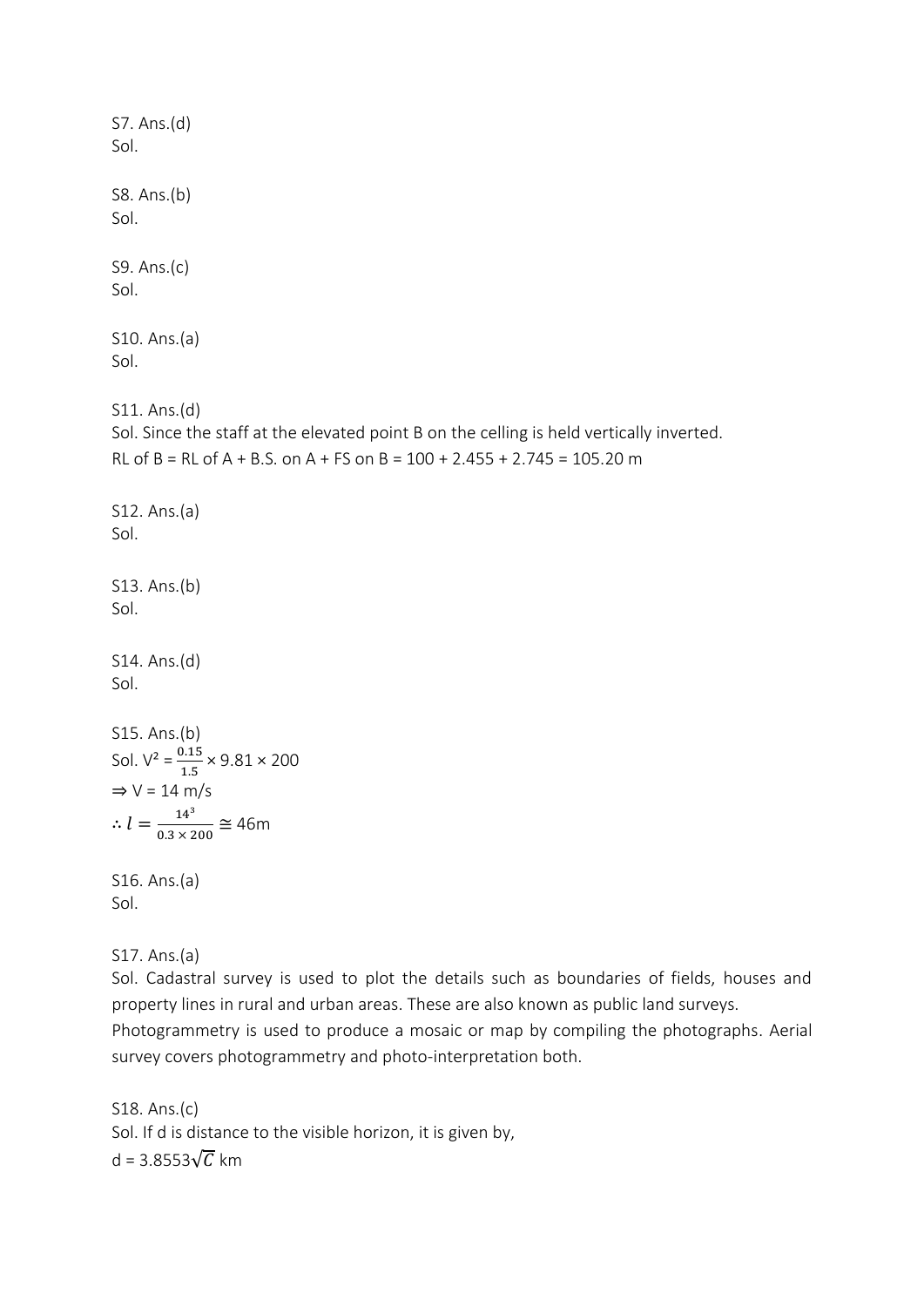| 'C' being in metres,                 |
|--------------------------------------|
| : $d = 3.8553\sqrt{100} = 38.553$ km |
| S19. Ans.(b)<br>Sol.                 |
| S20. Ans.(b)<br>Sol.                 |
| S21. Ans.(d)<br>Sol.                 |
|                                      |

S22. Ans.(d)

Sol. Systematic or cumulative errors which occurs from well understood causes can be reduced by adopting suitable methods. If follows some definite mathematical or physical law and a correction can be determined and applied. Accidental errors and those which remain after mistakes and systematic errors have been eliminated and are caused by a combination of reasons beyond the ability of the observer to control. Personal errors arise from the limitations of the human senses such as sight, tough and hearing. Both accidental and personal error represent the limit of precision in the determination of a value. They obey the law of probability and therefore theory of errors and adjustments applies to them.

```
S23. Ans.(a)
Sol. 
S24. Ans.(c)
Sol. Corrected scale = SF \times RF = \frac{15}{16} \times \frac{1}{160}\frac{1}{1600} \times \frac{1}{170}1706.6
S25. Ans.(d)
Sol. 
S26. Ans.(a)
```
Sol.

S27. Ans.(b)

Sol. Explanation: City surveying is made in connection with the construction of streets, water supply systems and sewers. A survey which deals with bodies of water for purpose of navigation, water supply, harbor works or for the determination of mean sea level is hydrographic surveying.

S28. Ans.(a)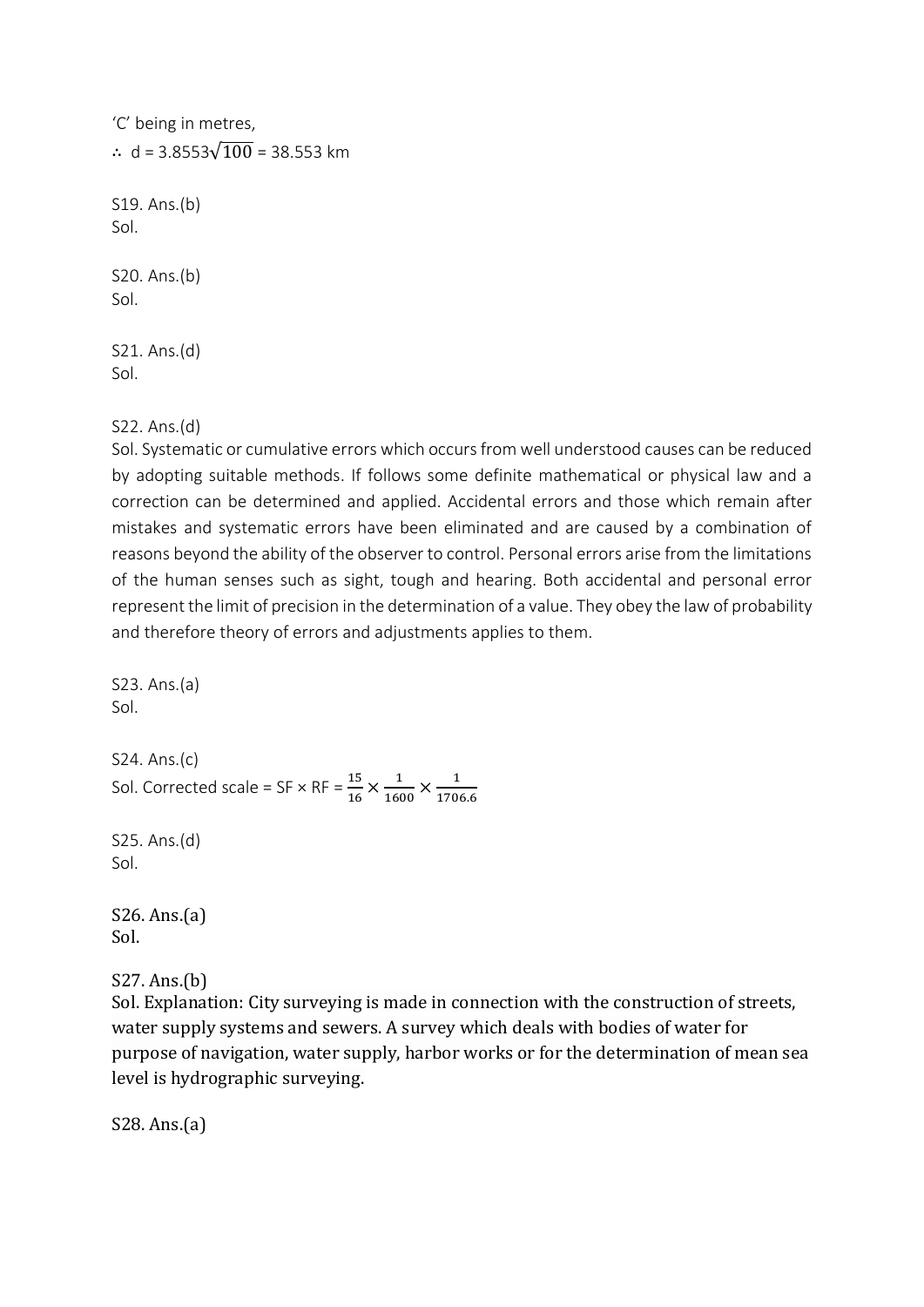Sol. Explanation: Pedometer is a device similar to the passometer except that, adjusted to the length of the pace of the person carrying it. Passometer avoids the monotony and strain of counting the paces.

S29. Ans.(b) Sol.

# S30. Ans.(b)

Sol. Explanation: Length of chain is the end to end distance of complete chain. Chain length is the sum of lengths of all links.

S31. Ans.(c) Sol.

## S32. Ans.(b)

Sol. Explanation: If the length of the survey line exceeds the length of the chain, some intermediate points will have to establish in line with two terminal points before chaining is started. The process of fixing or establishing such intermediate points is known as Ranging.

## S33. Ans.(a)

Sol. Explanation: True Meridian passes through the true north and south. Magnetic meridian is the imaginary line that connects magnetic south and north poles. Survey line is the line along which surveying is proceeds.

S34. Ans.(a) Sol.

S35. Ans.(a)

Sol. Explanation: Magnetic Declination is the horizontal angle between true meridian and magnetic meridian. Declination =  $+5^{\circ}38'$ , magnetic bearing =  $48^{\circ}24'$ , then here, true bearing is sum of both i.e  $48''24' + 5°38' = 54°02'$ .

S36. Ans.(c)

Sol. Explanation: Since the declination is to be west, the magnetic meridian will be to the west of the true meridian. Therefore, true bearing =  $S$  28°30′ E + 7°30′ =  $S$  36°00′ E.

S37. Ans.(b)

Sol. Explanation: Incorrect length of the chain is 20 + 10/100, ie 20.1 m. Measured length is 250, hence true length of the line is  $250 \times (20.1/20) = 251.25$  m.

## S38. Ans.(b)

Sol. Explanation: Distance between two points measured with a scale of 1 cm to 20 m is 468/20 = 23.4 cm. Actual scale of a plan is 1 cm = 40 m. True distance between the points is  $23.4 \times 40 = 936$  m.